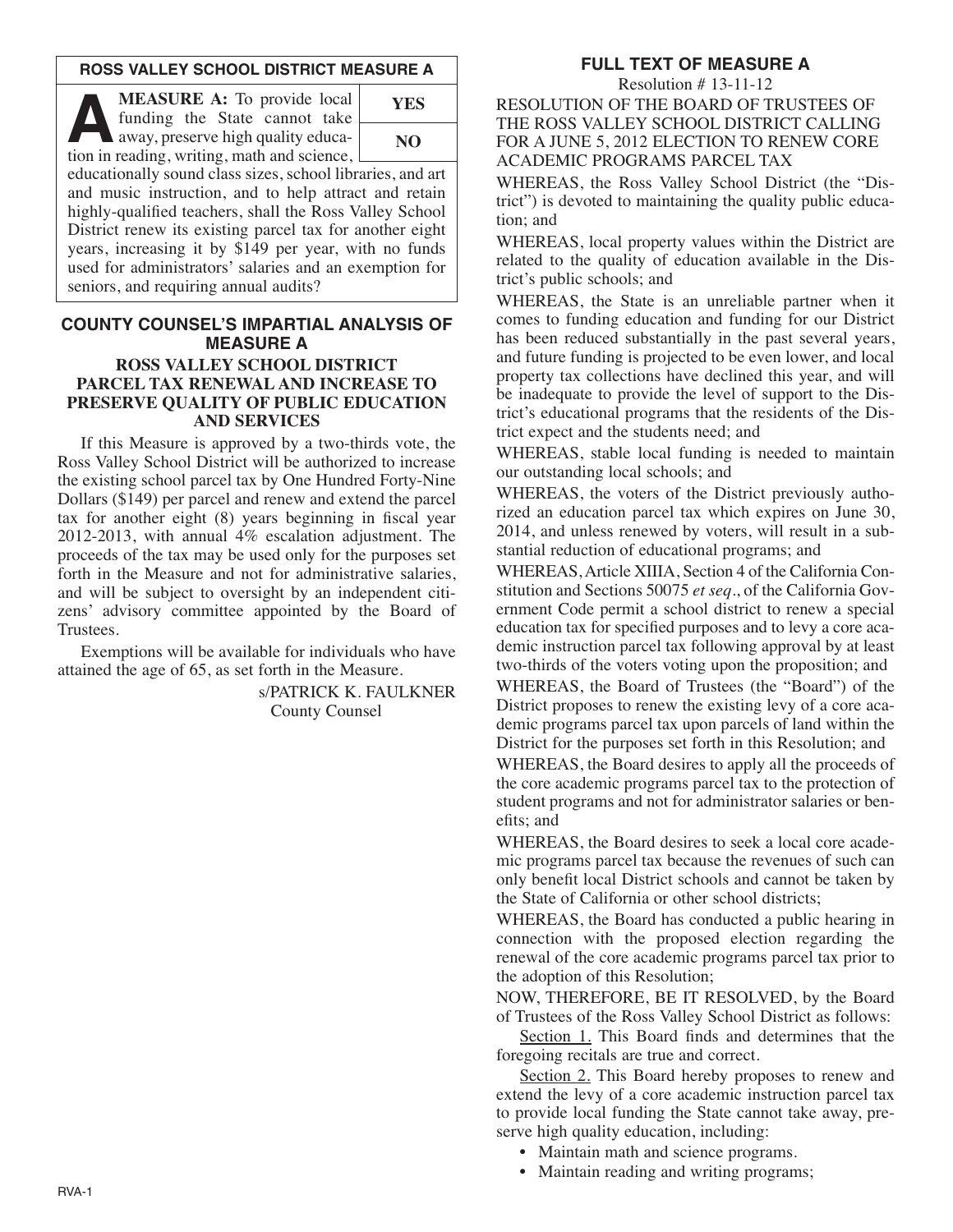- Maintain educationally sound class sizes for kindergarten through eighth grade;
- Maintain school libraries; and
- Attract and retain highly qualified teachers.

# **UNDER NO CIRCUMSTANCES SHALL ANY OF THE PROCEEDS OF THE CORE ACADEMIC PRO-GRAMS PARCEL TAX BE USED FOR ADMINIS-TRATORS' SALARIES AND BENEFITS.**

Pursuant to Government Code Section 50075.1 the Board determines that the proceeds of the core academic instruction parcel tax shall only be applied for the purposes stated above.

Section 3. The existing core academic programs parcel tax which expires on June 30, 2014 shall be renewed for eight years from June 30, 2012 and increased by \$149, with annual 4% escalation adjustment, per year, assessed against each Parcel.

This core academic programs parcel tax renews, extends and replaces the qualified special parcel tax most recently approved by the voters in June 7, 2005.

As used herein, the term "Parcel" means any parcel of land which lies wholly or partially within the boundaries of the District, for which the Assessor/Tax Collector of Marin County, issues a separate tax bill for *ad valorem* property taxes; provided, however, that any such parcels which are (i) contiguous, and (ii) used solely for owneroccupied, single-family residential purposes, and (iii) held under identical ownership, may, by annually submitting an application of the owners thereof by June 30 of any year to the Board be treated as a single parcel for purposes of the levy of this core academic programs parcel tax.

Section 4. Subject to voter approval as set forth below, the core academic programs parcel tax shall be levied commencing with the 2012-2013 fiscal year of the District, and shall be collected with, and in the same manner and subject to the same interest and penalties as, general *ad valorem* taxes collected by the Marin County Tax Collector. In accordance with the requirements of Government Code Section 50075.3, the District shall create a separate account into which the proceeds of the special tax shall be deposited.

Section 5. The levy and collection of the core academic programs parcel tax is not intended to decrease or offset any increase in local, state or federal government funding sources that would otherwise be available to the District at any time during which the parcel tax may be levied. In the event that the levy and collection of the core academic programs parcel tax does have such an effect, the District shall reduce the core academic programs parcel tax levy to the extent of any such decrease or offset. Additionally, any persons who are either (a) 65 years of age or older or (b) receiving Supplemental Security Income for a disability, regardless of age, and the owner of a Parcel used solely for owner-occupied, single-family residential purposes, may obtain an exemption from the levy of the core academic programs parcel tax, by submitting annually an application of such owners or persons, prior to June 30 of each year, to the District.

Section 6. The Board shall provide in each year (pur-RVA-2

suant to Section 7902.1 of the Government Code) for any increase in the District's appropriation limit as shall be necessary to ensure that proceeds of the core academic programs parcel tax may be spent for the authorized purposes set forth in Section 2 above and Section 7 below.

Section 7. This Board hereby requests that the Marin County Registrar of Voters submit the following measure to the voters of the District and to print this entire Full Ballot Text in the ballot pamphlet to be published for the election scheduled for Tuesday, June 5, 2012:

\* \* \*

ROSS VALLEY SCHOOL DISTRICT Core Academic Programs Parcel Tax Measure A INTRODUCTION AND PURPOSE

To provide local reliable funding for local schools that cannot be taken by the State, **protect programs which improve student performance in reading, writing,** math and science, **art and music instruction, attract and retain highly qualified teachers, maintain educationally sound class sizes and keep school libraries, with no proceeds used for administrative salaries and benefits,** the Ross Valley School District ("District") proposes to renew and increase its existing core academic programs parcel tax for a period of eight years from its current expiration date (June 30, 2014), increase the rate by \$149 to a total of \$458.66 per parcel per year and maintain the provisions for the annual 4% increase in the tax, beginning July 1, 2012, with an **exemption available for senior citizens** and recipients of SSI for a disability, and to implement strict accountability measure, to ensure the funds are used to:

- Maintain math and science programs;
- Maintain reading and writing programs;
- Maintain educationally sound class sizes for kindergarten through eighth grade;
- Maintain school libraries; and
- Attract and retain highly qualified teachers.

The proceeds of the core academic programs parcel tax shall be deposited into a separate account created by the District.

## DEFINITION OF "PARCEL"

For purposes of the core academic programs parcel tax, the term "Parcel" means any parcel of land which lies wholly or partially within the boundaries of the Ross Valley School District, that receives a separate tax bill for *ad valorem* property taxes from the Marin County Assessor/ Tax Collector. All property that is otherwise exempt from or upon which are levied no *ad valorem* property taxes in any year shall also be exempt from the core academic programs parcel tax in such year.

For purposes of this core academic programs parcel tax, any such "Parcels" which are (i) contiguous, and (ii) used solely for owner-occupied, single-family residential purposes, and (iii) held under identical ownership may, by submitting an application of the owners thereof by June 30 of each year to the District, be treated as a single "parcel" for purposes of the levy of the core academic programs parcel tax.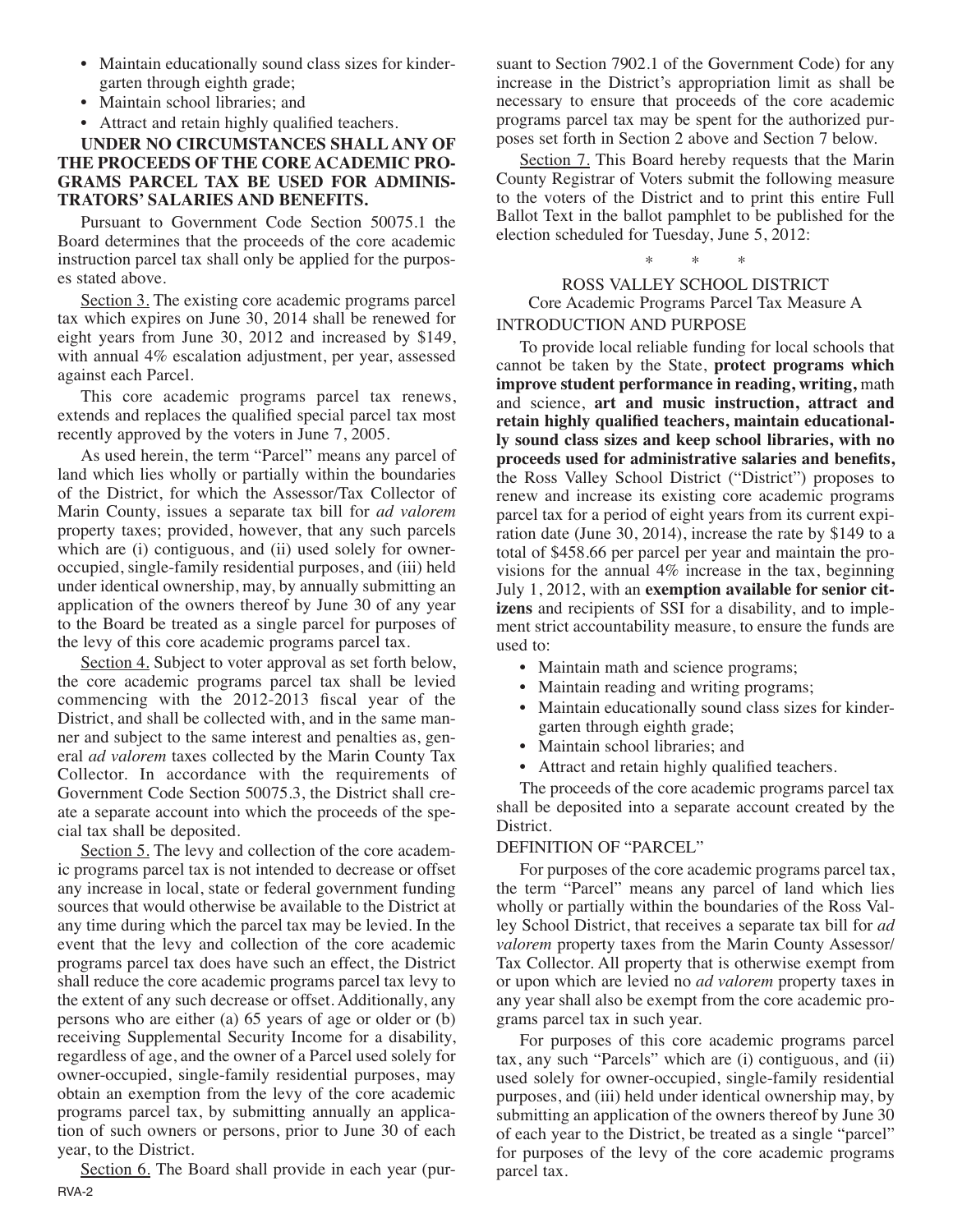#### **EXEMPTION FOR SENIORS AND SSI RECIPIENTS**

Pursuant to California Government Code Section 50079 (b), any owners of a Parcel used solely for owneroccupied, single-family residential purposes and who are either (a) 65 years of age or older or (b) persons receiving Supplemental Security Income for a disability, regardless of age, may obtain an exemption from the core academic programs parcel tax by annually submitting an application therefore, by June 30 of each year, to the District.

With respect to all general property tax matters within its jurisdiction, the Marin County Assessor/Tax Collector, or other appropriate county tax officials shall make all final determinations of tax exemption or relief for any reason, and that decision shall be final and binding. With respect to matters specific to the levy of the core academic programs parcel tax, including the Senior Citizens Exemption and the SSI Exemption and the classification of property for purposes of calculating the tax, the decisions of the District shall be final and binding.

### REDUCTION IN TAX IF RESULT IS LESS OTHER GOVERNMENT SUPPORT

The collection of the core academic programs parcel tax is not intended to decrease or offset any increase in local, state or federal government revenue sources that would otherwise be available to the District during the period of the core academic programs parcel tax. In the event that the levy and collection does have such an effect, the District shall cease the levy or shall reduce the core academic programs parcel tax to the extent that such action would restore the amount of the decrease or offset in other revenues.

#### **ACCOUNTABILITY MEASURES**

In accordance with the requirements of California Government Code Sections 50075.1 and 50075.3, the following accountability measures, among others, shall apply to the core academic programs parcel tax levied in accordance with this Measure: (a) the specific purposes of the core academic programs parcel tax shall be those purposes identified above; (b) the proceeds of the core academic programs parcel tax shall be applied only to those specific purposes identified above; (c) a separate, special account shall be created into which the proceeds of the core academic programs parcel tax must be deposited; and (d) an annual audit and an annual written report shall be made to the Board of Trustees of the District showing (i) the amount of funds collected and expended from the proceeds of the core academic programs parcel tax and (ii) the status of any projects or programs required or authorized to be funded from the proceeds of the core academic instruction parcel tax, as identified above.

The abbreviated text of the ballot proposition with respect to the foregoing measure shall read as follows: "PROTECTING QUALITY ROSS VALLEY SCHOOL MEASURE.

To provide local funding the State cannot take away, preserve high quality education in reading, writing, math and science, educationally sound class sizes, school libraries, and art and music instruction, and to help attract RVA-3

and retain highly-qualified teachers, shall the Ross Valley School District renew its existing parcel tax for another eight years, increasing it by \$149 per year, with no funds used for administrators' salaries and an exemption for seniors, and requiring annual audits?"

Yes No

The District's Superintendent, or designee, is hereby authorized and directed to make any changes to the text of the measure, or to the abbreviated form of the measure, as may be convenient or necessary to comply with the intent of this Resolution, the requirements of elections officials, and requirements of law.

Section 8. The measure set forth in Section 7 shall be submitted to the voters of the District at an election to be held on June 5, 2012. If approved by at least two-thirds of the voters voting on the measure, the measure shall take effect on July 1, 2012.

Section 9. This Resolution shall stand as the order to the Marin County Registrar of Voters to call a mail ballot election within the boundaries of the District on June 5, 2012. This Board requests that the District election be consolidated with any and all elections to be held within the boundaries of the District on June 5, 2012.

Section 10. The Board hereby requests that the Marin County Registrar of Voters or other appropriate election official of the County, take all actions which are necessary or appropriate in connection with the election, including, but not limited to, printing and mailing sample ballots, arguments and applications for absentee ballots, canvassing election returns and certifying the results of the election to the Board. The Board hereby agrees to reimburse Marin County in full for any services performed by the County for the District upon presentation of an invoice to the District.

Section 11. The Secretary of the Board is hereby authorized and directed to deliver a copy of this Resolution to the Marin County Superintendent of Schools and the Registrars of Voters/Elections Department of Marin County, as well as the Clerk of the Board of Supervisors of Marin County, not later than March 9, 2012, and to give notice of the election by causing both the Registrars of Voters/Elections Departments to publish the text of the measure and other items, not later than 15 days before the date of the election. The Secretary of the Board is hereby further authorized and directed to post a copy of this Resolution on or near the doors of the District Office and in three public places within the District for at least two weeks before the date of the election.

Section 12. If any section, subsection, phrase or clause of this Resolution is for any reason found to be invalid, such section, subsection, phrase or clause shall be severed from, and shall not affect the validity of, all remaining portions of this Resolution which can be given effect without the severed portion.

Section 13. The members of the Board are hereby authorized, but not directed, to prepare and file with the Marin County Registrar of Voters/Election Department, a ballot argument in favor of the proposition contained in Section 7 hereof, within the time established by such Department.